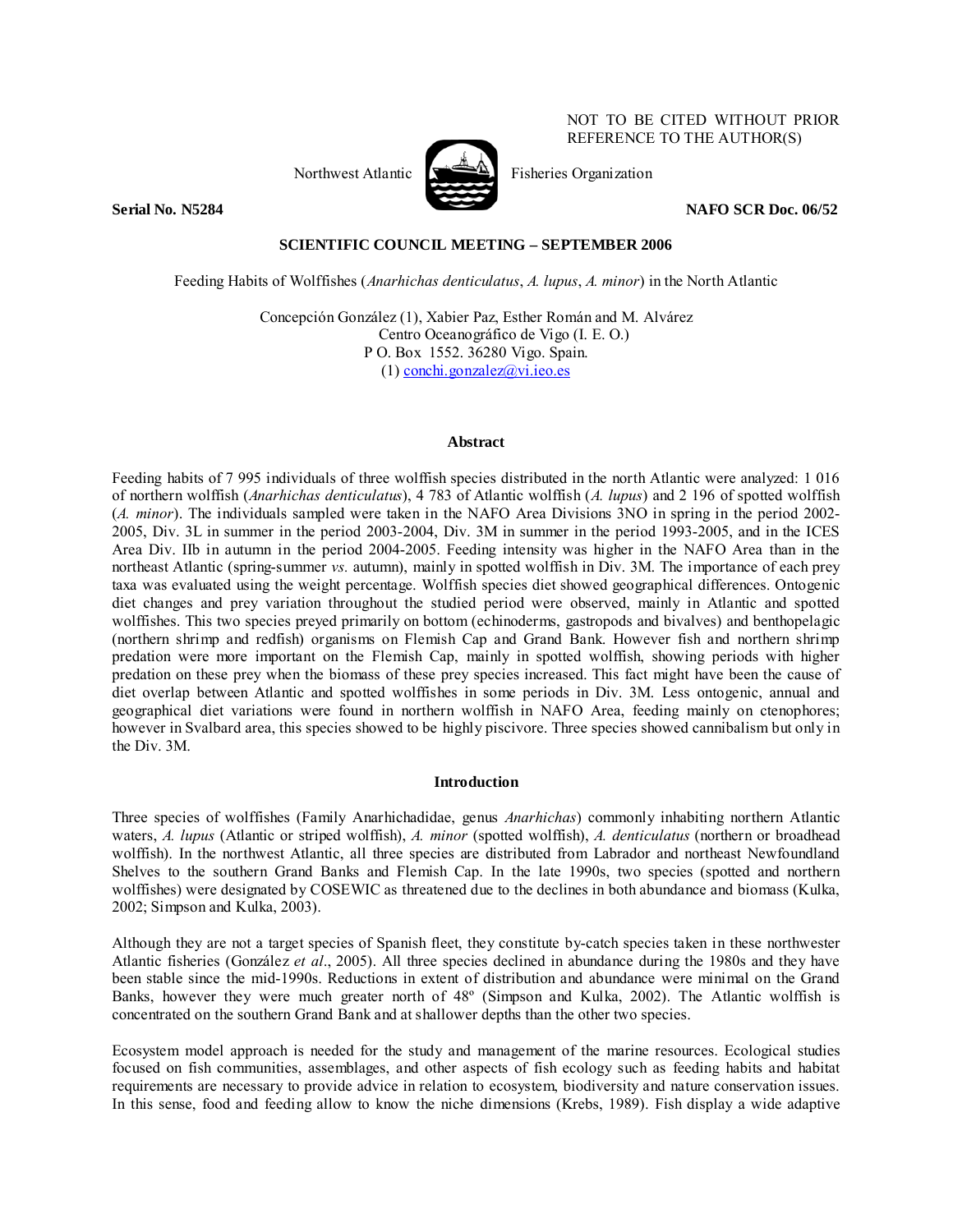range of feeding habits, and it is unusual for fish to specialize in one particular prey category throughout their entire life cycle. Fish usually show ontogenetic changes in feeding habits and prey selection (Jobling, 1995).

Studies on feeding habits of wolffish species have been reported (Albikovskaya, 1983; Nelson and Ross, 1992; Rodríguez-Marín *et al*., 1994; Torres *et al*., 2000; Román *et al*., 2004a). We report the study and comparison of the diet and feeding habits of Atlantic, spotted and northern wolffishes in summer on Flemish Cap (NAFO Area, Div. 3M) in the period 1993 to 2005. Feeding habits of these species in spring-summer in Div. 3NO (Grand Bank) and 3L, and in Div. IIb (Svalbard Area, ICES) in autumn are also presented. Changes in food habits with predator size and interspecific overlap were examined in each area. Diet changes through the years and the interspecific overlap in relation to the depth range and a three-year periods in Div. 3M were also analyzed. Data on yield in EU Flemish Cap survey in the same period were indicated.

### **Material and Methods**

Stomach contents of 7 995 individuals of three wolffish species distributed in the north Atlantic were analyzed: 1 016 of northern wolffish (*A. denticulatus*), 4 783 of Atlantic wolffish (*A. lupus*) and 2 196 of spotted wolffish (*A. minor*) (Table 1). The individuals sampled were taken in the NAFO Area Div. 3NO by the Spanish Bottom Trawl Research Survey *Platuxa* 2002-2005 in spring (González Troncoso *et al*., 2006a), the EU Survey *Flemish Cap* 1993- 2005 in Division 3M in summer (González Troncoso *et al.*, 2006b), the Spanish Bottom Trawl Research Survey *Fletán Negro-3L* 2003-2004 in summer (*unpublished data*) and in ICES Area Div. IIb by the Spanish Bottom Trawl Research Survey *Fletán Ártico* 2004-2005 in autumn (Paz *et al.,* 2006). These research surveys were carried out by the Instituto Español de Oceanografía (I.E.O., Spain) (Fig. 1). The depth range (m), median, percentiles, extreme values and outliers of the samples carried out for each species and area are shown in Fig. 2.

Sampling was performed randomly and it was stratified by predator size range. Size groups of 10 cm were established (0-9, 10-19, 20-29, 30-39, 40-49, 50-59, 60-69, 70-79, 80-89, 90-99, 100-109 and ≥110 cm). The stomach contents were analyzed on board. Fish whose stomach was everted or contained prey ingested in the fishing gear were discarded. Specimens that presented total or partial regurgitation were taken into account to estimate the emptiness index.

The data collected for each predator were: total length (TL) to the nearest lower cm; volume of stomach content quantified in c.c. using a trophometer (Olaso, 1990); percentage of each prey in the total volume, and digestion stage and number of each prey. Prey were identified to the lowest possible taxonomic level.

# **Data Analysis**

Feeding intensity was evaluated using the Feeding Intensity Index (*FI*): percentage of individuals with stomach content, where *n* was the individual number with stomach content and *N* was the total individual number sampled.

$$
FI = (n/N) * 100
$$

The importance of each prey taxa was evaluated using the weight percentage  $(W_{pi})$  of each prey item (or prey group) of total weight of the stomach content by each size range (or year), where  $w_{pi}$  was the weight (g) of the prey item  $p$ in the size range or year  $i$  and  $W_{ti}$  was the total prey weight (g) of the size range or year  $i$ . This measure reflects dietary nutritional value (Hansson, MS 1980; Hyslop, 1980; Macdonald and Green*,* 1983; Amezaga, 1988; Cortés, 1997).

$$
W_{pi} = w_{pi} / W_{ti} * 100
$$

Diet overlap was measured using the Simplified Morisita's Index  $(C_H)$  (Krebs, 1989) –based on *%W*.  $C_H$  varies between 0 (no categories in common) and 1 (identical categories). Overlap is generally considered to be biological significant when the value exceeds  $0.60$  (Wallace, 1981). We used  $C_H$  to measure the interspecific diet overlap at different depth ranges and periods in each area. Food categories in the diet were considered at the higher taxonomic levels: Pisces, Crustacea, Mollusca (Gastropoda, Bivalvia and Cephalopoda), Echinodermata (Asteroidea, Echinoidea, Ophiuroidea); "*Other Groups*" (Annelida, Anthozoa, Cnidaria, Ctenophora, Scyphozoa); Other Prey (offal, eggs, unidentified/digested prey) (Bowman *et al.,* 2000).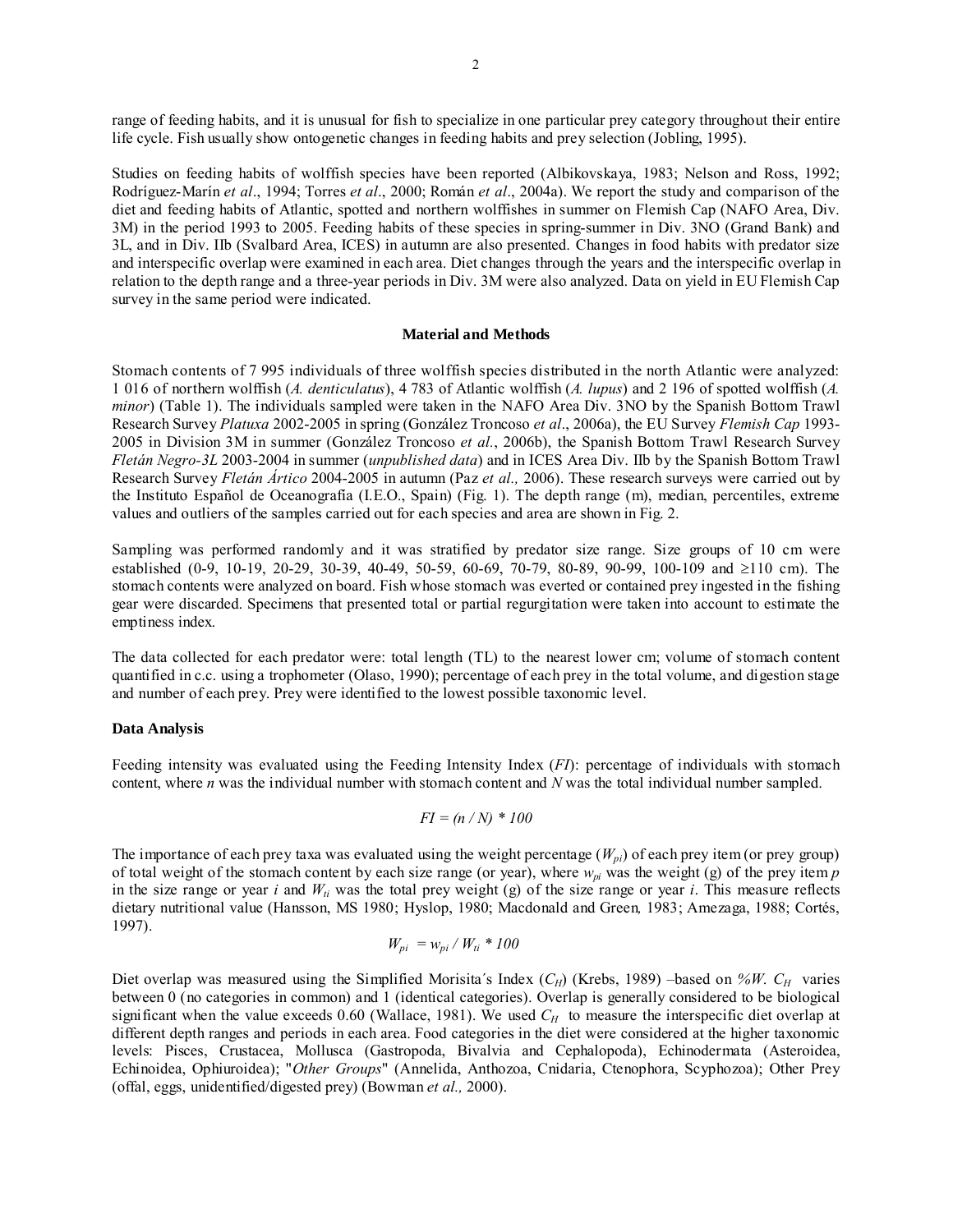$$
C_H = \frac{2 \sum p_{ij}^* p_{ik}}{\sum p_{ij}^2 + \sum p_{ik}^2}
$$

- $C_H$  was the Simplified Morisita's Index.
- *j, k* was the predator groups (division, depth, year period).
- p*ij* was the proportion of food category *i* in the diet of predator *j.*
- p*ik* was the proportion of food category *i* in the diet of predator *k.*
- $i$  ( $i = 1,2,3,...n$ ) was the number of food category.

Differences in feeding intensity by area and sex were tested by  $\chi^2$ . The GLM Univariate procedure (General Linear Model) has been used to test the differences in the mean weight of prey groups among years in each predator. Pearson correlation coefficient (*r*) was used to measure the inter-annual relation among mean weight of different prey groups in each predator.

#### **Results**

#### **Feeding Intensity**

This index showed the highest value in NAFO Divisions (39 to 63%). Feeding intensity (*FI*) was slightly higher in spotted and Atlantic wolffishes (63% and 54%, respectively). Only the northern wolffish showed a feeding intensity significantly different among three divisions  $(\chi^2_{(2)} = 44.59 \ p \le 0.000)$  with values of 22% in Div. IIb and 53% in Division 3M; and this species was also the only one with significantly different *FI* between sexes in Div. 3M ( $\chi^2_{(1)}$  = 9.74  $p \le 0.002$ ), with a higher value in males than in females (47 and 35%, respectively) (Table 2).

In Div. 3LNO, feeding intensity of northern and Atlantic wolffishes showed an increasing trend with length. And this index had less variation among size ranges in Div. 3M (Fig. 3).

#### **Food Habits, Diet Changes and Overlap in Division 3M in the Period 1993-2005**

**Northern wolffish.** Ctenophores (71% in weight), they were included in "*Other groups*" in Tables and Figures, were the main prey of northern wolffish. Fishes (*Macrourus berglax* 9% and *Sebastes* sp. 7%) were the following important prey group. This species showed little cannibalism (<1%) (Table 3). The individuals <40 cm preyed on hyperids; ctenophores were preyed by individuals of 40-99 cm. Fish predation began to be important in the diet of individuals  $\geq$ 70 cm, and practically they were the only prey in individuals  $\geq$ 100 cm (Fig. 4).

Predation on ctenophores of northern wolffish was important through the period 1993-2005. This predation decreased for some years and this fact coincided with an increase of fish predation on *M. berglax* (the first years, 1996-97) and redfish (since 1999), and there was also an increase of crustacean (*Pandalus borealis*) predation (since 2002) (Fig. 5). The weight of the prey groups showed no significant differences among years  $(F_{(39,7437)} = 1.16$ , *p* >0.05). A significant positive correlation was found only between the mean weight of crustaceans and echinoderms consumed through the studied period ( $r = 0.85$ ,  $p \le 0.01$ ).

**Atlantic wolffish.** This species presented a higher prey spectrum. Several prey groups had importance in their diet: echinoderms (29%) in particular brittle stars (Ophiura) (13%), fish (28%) mainly redfish (13%), crustaceans (26%) primarily northern shrimp (*P. borealis*) (18%) and molluscs (9%) with bivalves (7%). The Atlantic wolffish showed cannibalism (2%) and offal was also present in the stomach contents (2%) (Table 3). When the size range of the predator increased, the importance of brittle stars, bivalves and northern shrimp decreased and fish increased. Individuals <20 cm preyed polychaetes and hyperiids (Fig. 4).

Atlantic wolffish showed a period (1993-1999) in which fish predation (redfish and Atlantic cod, *Gadus morhua*) gradually decreased and predation on echinoderms and molluscs increased. Since 2000, fish predation (on redfish) showed an opposite trend, gradually increasing until year 2005. This same trend was appreciated in the crustacean consumption (mainly northern shrimp) since 1998; however the consumption of echinoderms was minimal in the last years (Fig. 5). The weight of the prey groups showed significant differences among the years ( $F_{(57,1079)} = 12.92$ ,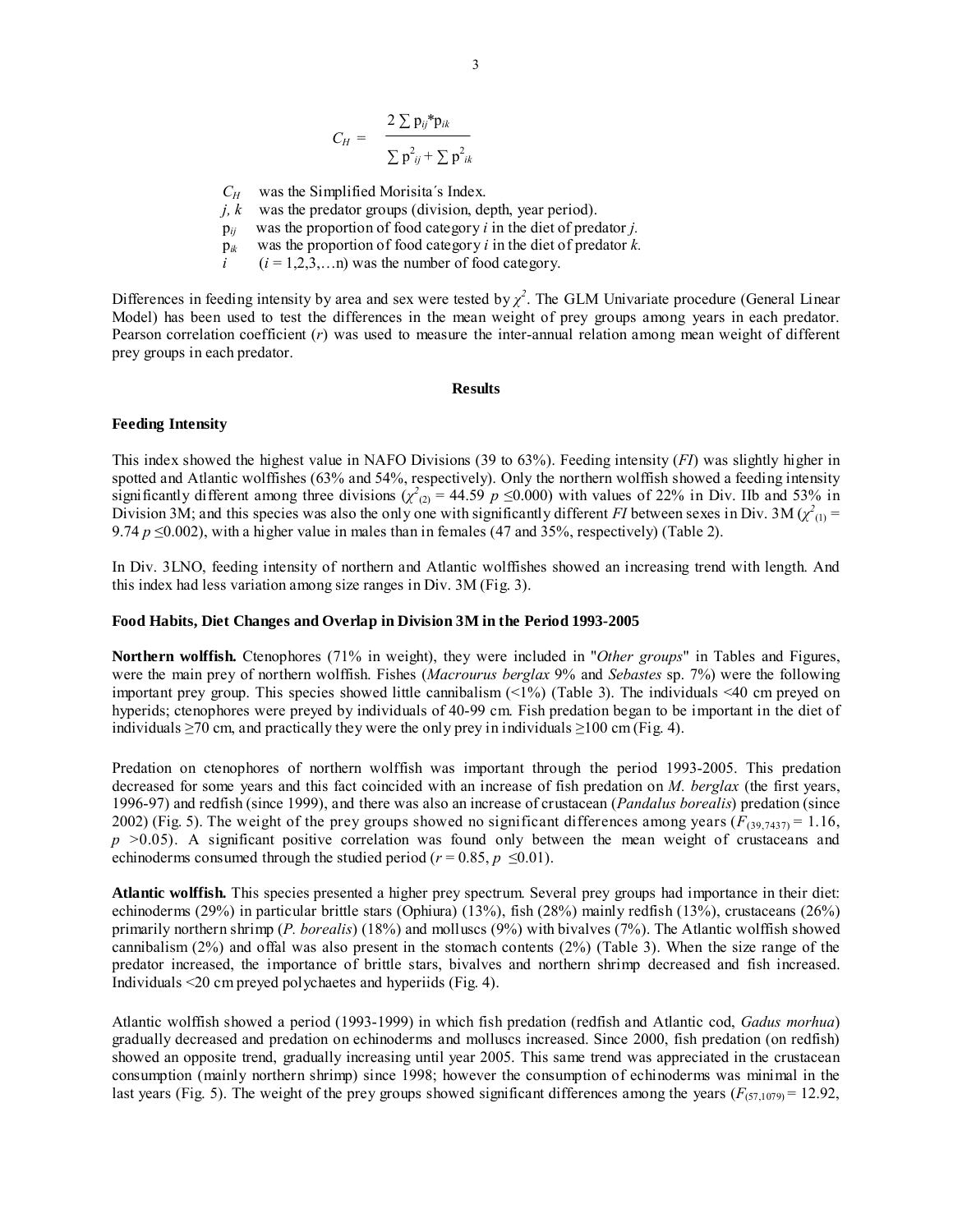*p* ≤0.000). No correlation in the increase or decrease of the mean weight of the different prey groups was found throughout the series.

**Spotted wolffish.** This species preyed mainly on Pisces (50%) in this division with a high number of different fish prey species, but mainly on redfish (26%). Northern shrimp (11%), brittle stars (6%) and starfish (Asteroidea) (5%) were the following remarkable prey. Cannibalism  $(6%)$  was found, and offal  $(1%)$  was consumed by bigger individuals (Table 3). Predation of northern shrimp was observed in individuals of 10-59 cm, and fish predation was found in individuals  $\geq$ 40 cm (Fig. 4).

Fish predation showed variations in the spotted wolffish diet, increased in the period of 1993-1995, based on Atlantic cod and redfish predation. In the period 1998-2005, there was an increase on redfish as prey. The importance of crustaceans (northern shrimp) also had some oscillations. During the years when the previous prey diminished in the stomach contents, they were replaced by ctenophores (period of 1998-2001), and echinoderms were important in other periods (Figure 5). The weight of the prey group showed significant differences among years ( $F_{(56,4079)} = 2.16$ ,  $p \le 0.000$ ). Only the mean weight of molluscs and echinoderms preyed presented a significant positive correlation ( $r = 0.71$ ,  $p \le 0.01$ ).

Only Atlantic and spotted wolffish diets in Div. 3M showed overlapping  $(C_H = 0.67)$  considering all the years (Table 4); it was just observed in depths of 400-599 m ( $C_H$  = 0.76). Spotted wolffish showed a slight diet overlap with the other two wolffish species in shallower areas (200-399 m) (Table 5). Food habits showed changes on main prey groups preyed in the studied period, mainly in Atlantic and spotted wolffishes. We have considered interspecific diet overlap in a three-year periods, and Atlantic and spotted wolffishes showed diet overlap in the periods 1993-95 ( $C_H$  = 0.89) and 2002-2005 ( $C_H$  = 0.75). Northern and spotted wolffish diet overlapped in the period 1996-2001 ( $C_H$  = 0.72 and 0.60) (Table 6 and Fig. 5).

# **Food Habits in the Period 2002-2005 in Divisions 3LNO**

The main food components in the diet of northern wolffish were ctenophores (56%) and Pisces (31%) with redfish (17%) and roughhead grenadier (*M. berglax*) (12%). Offal was also found but with a minimal percentage (1%) (Table 3). Ctenophores were the main food in the diet of all individuals except for some size ranges. It was possibly due to having a small sample and not to a behaviour rule. Fish prey began important in the diet of individuals  $\geq 80$ cm (Fig. 6). In the period of 2002-2005, the percentage of fish (mainly redfish) in the northern wolffish diet decreased considerably, and "*Other Groups*" increased due to the predation on ctenophores (Fig. 7).

Atlantic wolffish presented higher prey spectrum than the other two wolffish species in this area. All the prey groups considered had an importance in their diet, except for Pisces. Gastropoda (43%) were the most important prey; and ctenophores (15%), Paguridae (8%) and sand dollar (*Echinarachnius parma*) (6%) were the following prey in importance (Table 3). The consumption of these components increased when the size of the predator also increased. The individuals <30 cm ate polychaetes, toad crab (*Hyas* sp), and brittle stars (Fig. 6). In the Atlantic wolffish diet, molluscs (gastropods) showed a great variation in the annual series, diminishing remarkably their importance. When these prey decreased, there was an increase of crustacean consumption (snow crabs, pagurids or northern shrimp) and echinoderms (sand dollars and brittle stars) (Fig. 7).

Spotted wolffish preyed mainly on echinoderms (59%), especially sand dollars and starfish (37 and 13%). Other important prey were redfish (15%) and snow crab (*Chionocetes opilio*) (10%) (Table 3). Predation on brittle stars diminished, and sand dollars and snow crab predation increased when the predator size increased (Fig. 6).

Echinoderms were the main component in the spotted wolffish diet in year 2002, but they were replaced by fish in the diet in year 2003; and both groups have had the same importance in the last two years (Fig. 7).

# **Food Habits in the Period 2004-2005 in Division IIb**

Prey spectrum in the stomach contents of wolffishes in Div. IIb was low. Northern wolffish showed a piscivorous diet (81%) based on Greenland halibut (*Reinhardtius hipoglossoides*, 54%) and redfish (16%), but the importance of these prey was due to the individuals ≥90 cm. Brittle stars and gastropods were the following remarkable prey (7 and 5%, respectively), and these prey appeared in the diet of individuals <90 cm. Northern wolffish showed a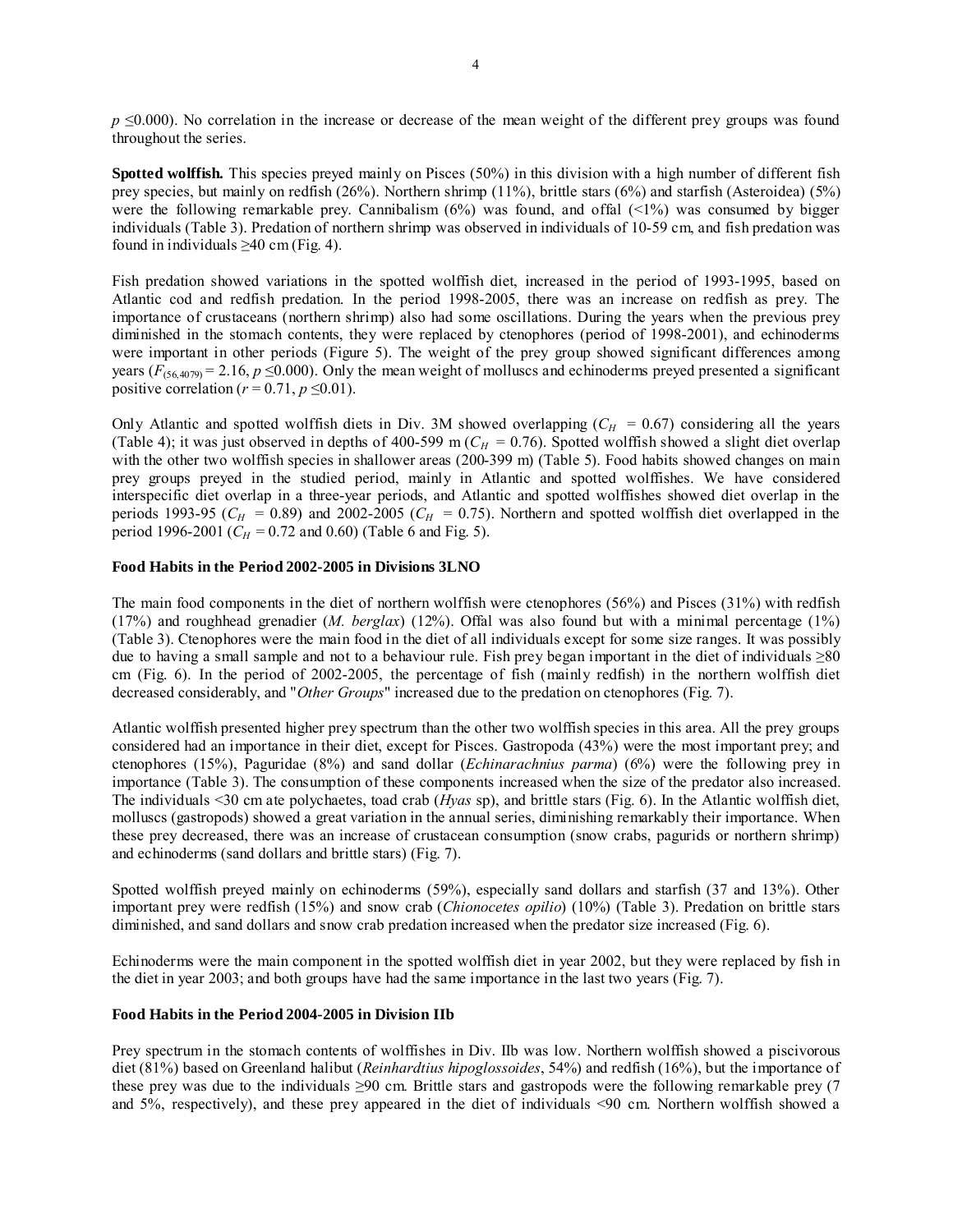minimal offal predation  $\langle 1\% \rangle$ . The diet showed the same trend in the two years studied (Table 3 and Fig. 8). Spotted wolffish in this division preyed on northern shrimp (67%) and on echinoderms (23%) (Table 3).

### **Discussion**

Flemish Cap Survey wolffish catches have declined until the low levels found in year 2000 and a slight recovery within low levels has been observed in the last years (González Troncoso *et al*., 2006b). This general trend has been reported in other areas of the northwest Atlantic (Simpson and Kulka, 2002).

In the EU Flemish Cap Survey in NAFO Div. 3M, the most abundant species was the Atlantic wolffish (*A. lupus*) and the spotted wolffish (*A. minor*) had the lowest catches. However, the Atlantic wolffish yield decreased in the last period (Fig. 9). The distribution of the three species showed a clear different depth pattern: shallower for the Atlantic wolffish, intermediate for the spotted wolffish and a deeper distribution for the northern wolffish (Fig. 10).

Wolffish species showed medium feeding intensity values. It was slightly higher in spotted wolffish and in Div. 3M (Albikovskaya, 1983; Rodríguez-Marín *et al*., 1994; Torres *et al*., 2000; Román *et al*. 2004a).). The feeding intensity in Div. IIb was low. This fact was observed in other fish species in this area (González Iglesias *et al*., 2003; Román *et al*., 2004b; González Iglesias *et al*., 2005). It is also important to take into account that the samplings were carried out in different seasons.

Prey spectrum of the three wolffish species was higher in NAFO Divisions than in the northeast Atlantic, mainly in Atlantic and spotted wolffishes in Div. 3M. These two species showed a size-dependent predation and ontogenetic changes. They ate bottom and benthic organisms (echinoderms, gastropods, bivalves, crabs) and benthopelagic prey (redfish) increased with the predator size. There were found geographical differences in prey. Predation on fish was more important in Div. 3M, mainly in spotted wolffish. In Div. 3LNO, hard-shelled organisms prevailed in the diets of both species (Templeman, 1985; Rodríguez-Marín *et al*., 1994; Rodríguez-Marín, 1995; Torres *et al*., 2000; Román *et al*., 2004a). This fact is remarkable because fish predation of most fish species (American plaice *Hippoglossoides platessoides*, Greenland halibut *Reinhardtius hippoglossoides*, smooth skate *Malacoraja senta*, thorny skate *Amblyraja radiata*, spinytail skate *Bathyraja spinicauda*) was more important on the Grand Bank than on the Flemish Cap (González Iglesias *et al*., 2005, González Iglesias *et al*., 2006). The Atlantic wolffish diet in the Gulf of Maine-Georges Bank Region also showed hard-shelled prey, but mainly bivalve molluscs (Nelson and Ross, 1992).

Geographical differences in feeding habits have been reported in wolffish species (Albikovskaya, 1983). The northern wolffish had a benthypelagic diet with a higher predation on ctenophores in all size ranges in NAFO Divisions. This species showed a specialist feeder (González Iglesias *et al*., 2006) and a smaller connection with the bottom behaviour. However, their diet was very different in Div. IIb, showing a more diversified diet and a higher predation on fish (redfish and Greenland halibut) in particular in bigger individuals.

Predation on fish and crustaceans in Div. 3M has oscillated throughout the studied period. The decrease of these prey in the stomach contents of Atlantic and spotted wolffishes in the period of 1995-2000 coincides with the decreased catches of juvenil *Sebastes*, however there is not a clear relationship with the trend of the total redfish catch (González Troncoso, 2006b). Nevertheless, the increase of the crustacean consumption since 1999 coincides with the good catches of northern shrimp obtained in the late 1990s in this division (Casas *et al.*, 2005; González Troncoso, 2006b). The diet changes of Atlantic wolffish showed a relationship with the evolution of biomass of Atlantic cod, redfish and northern shrimp.

Diet overlap was only found between Atlantic and spotted wolffishes in Div. 3M in the range of depth 400-600 m. A different behaviour in the diet between both species on Grand Bank in the same depth range was observed (González Iglesias *et al*., 2006). However, the changes in diet habits were noted in the three species through the period studied on Flemish Cap. Spotted wolffish showed a similar and overlapped diet with northern wolffish in a period (1996-2001). It was more similar to the diet of Atlantic wolffish in previous and subsequent years to this period. The diet overlapping between spotted and Atlantic wolffishes took place in periods in which the Atlantic cod and the redfish (in more recent years) increased.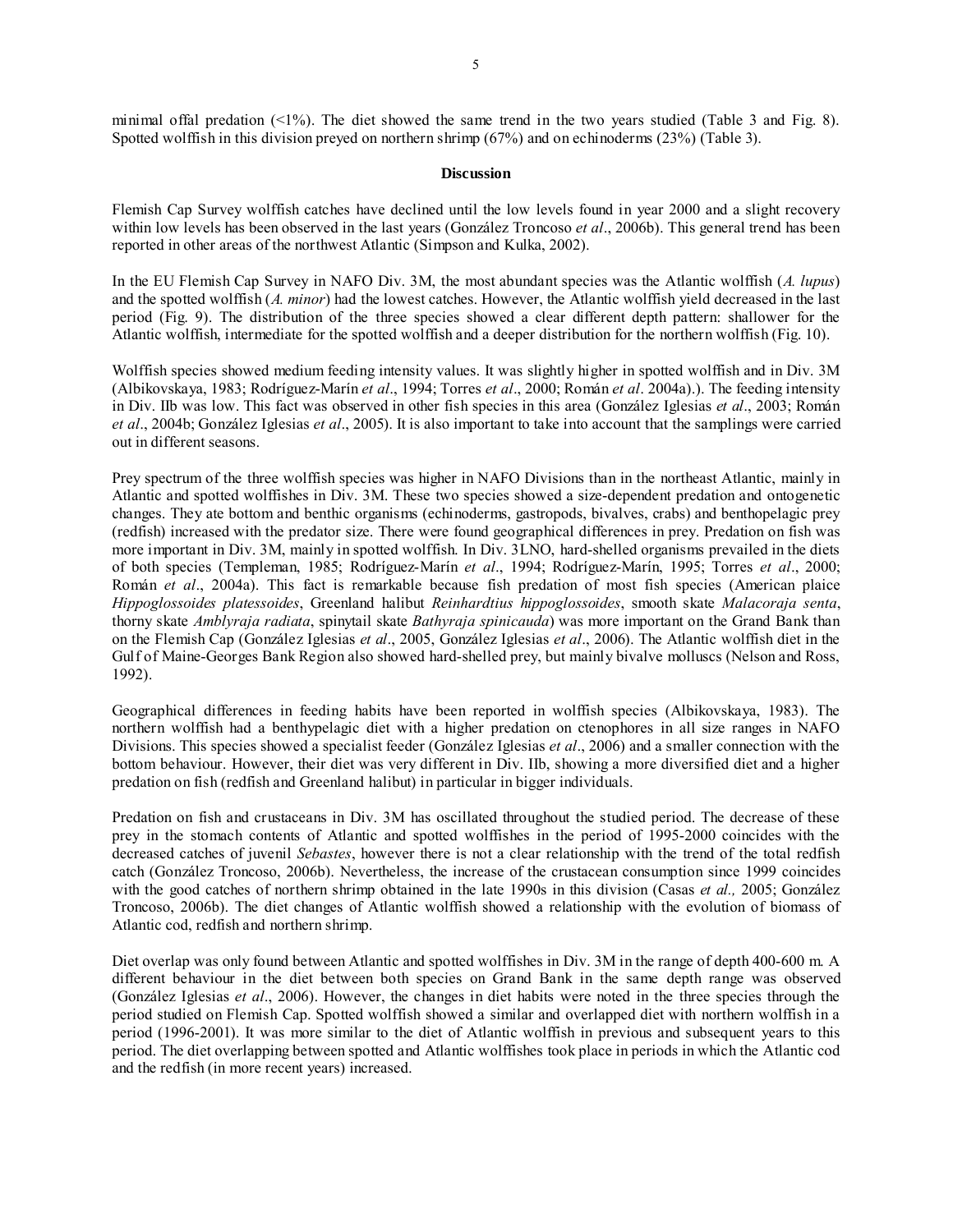This overlapping coincided with the bathymetric distribution of the species. Spotted wolffish showed an intermediate behaviour of bathymetric distribution and feeding habits. Therefore, in Div. 3M, it has been observed as a part of the same assemblage as the northern wolffish in the period of 1989-1994 (Paz and Casas, 1996), and as a part of the same assemblage as the Atlantic wolffish in the period of 1995-2002 (Fig. 10) (*unpublished data, personal comment D. González-Troncoso*). This fact is reflected in the bottom range of the samples carry out for this study (Fig. 2).

#### **Acknowledgements**

This work was possible with the support of the agreement between the Secretaría General de Pesca Marítima (SGPM - Spain) and the Instituto Español de Oceanografía (IEO - Spain). The authors extend thanks to the participant scientist staff in the surveys.

#### **References**

- Albikovskaya, L. K. 1983. Feeding Characteristics of Wolffishes in the Labrador-Newfoundland Region. *NAFO Sci. Coun. Studies*, **6**: 35-38.
- Amezaga, R. 1988. Análisis de los Contenidos Estomacales en Peces. Revisión Bibliográfica de los Objetivos y Metodología. *Inf. Tec. Ins. Esp. Oceanogr*., **63**:74p.
- Bowman, R. E., C. E. Stillwell; W. L. Michaels; and M. D. Grosslein. 2000. Food of Northwest Altlantic Fishes and Two Common Species of Squid. *NOAA Tech. Memo.* NMFS-NE-155.
- Casas, J. M.; J. L. del Rio; J. Teruel; and A. Alonso. 2005. Northern Shrimp (*Pandalus borealis*) on Flemish Cap Surveys 2005. *NAFO SCR Doc*. 05/78, Serial No. N5183.
- Cortés, E. 1997. A Critical Review of Methods of Studying Fish Feeding Based on Analysis of Stomach Contents: Application to Elasmobranch Fishes. *Can. J. Fish. Aquat. Sci.*, **54**: 726-738.
- González, F.; J. L. del Río; A. Vázquez; H. Murua; E. Román; M. Casas; P. Durán; and G. Ramilo. 2005. Spanish Research Report for 2004. *NAFO SCS Doc*. 05/8, Serial No. N5096
- González Iglesias, C.; E. Román; and X. Paz. 2003. Food and Feeding Chronology of American Plaice (*Hippoglossoides platessoides*) in the North Atlantic. *NAFO SCR Doc.*03/23, Serial No. N4832
- González Iglesias, C.; E. Román; and X. Paz. 2005. Condition and Feeding of American Plaice (*Hippoglossoides platessoides*) in the North Atlantic with Emphasis on Flemish Cap. *e-Journal of Northwest Atlantic Fishery Science*, V **37**, No. 8.
- González Iglesias, C.; X. Paz; E. Román; and M. Hermida. 2006. Feeding Habits of Fish Species Distributed on the Grand Bank (NAFO Divisions 3NO, 2002-2005). *NAFO SCR Doc.* 06/31, Serial No. N5251.
- González-Troncoso, D; E. Román; and X. Paz. 2006a. Results for Greenland Halibut and American Plaice of the Spanish Survey in NAFO Divisions 3NO: Biomass, Length Distribution and Age Distribution for the Period 1997-2005. *NAFO SCR Doc.* 06/12, Serial No. N5227.
- González-Troncoso, D; J. M. Casas; and F. Saborido-Rey. 2006b. Results from Bottom Trawl Survey on Flemish Cap of July-August 2005. *NAFO SCR Doc.* 06/16, Serial No. N5231
- Hansson, S. MS 1980. An Evaluation of Different Methods for the Determination of Food Composition of Fish. *ICES C.M. Doc.*, No. F:28, 14p.
- Hyslop, E. J. 1980. Stomach Contents Analysis- a Review of Methods and their Application. *J. Fish. Biol*., **17**: 411- 429.
- Jobling, M. 1995. Environmental Biology of Fishes. *Edit. Chapman & Hall*. London, 455p.
- Krebs, C. J. 1989. Ecological Methodology. *HarperCollinsPublishers*, New York, NY, 654 p.
- Kulka, D.W. 2002. Reporting Wolffish by Species in the NAFO Regulatory Area. *NAFO SCR Doc.* 02/64, Serial No. N4676.
- Macdonald, J. S.; and R. H. Green. 1983. Redundancy of Variables Used to Describe Importance of Prey Species in Fish Diets. *Can. J. Fish. Aquat. Sci*., **40**: 635-637.
- Nelson, G. A.; and M. R. Ross. 1992. Distribution, Growth and Food Habits of the Atlantic Wolffish (*Anarhichas lupus*) from the Gulf of Maine-Georges Bank Region. *J. Northw. Atl. Fish. Sci.,* **13**: 53-61.
- Olaso, I. 1990. Distribución y Abundancia del Megabentos Invertebrado en Fondos de la Plataforma Cantábrica. *Bol. Inst. Esp. Oceanogr. Publ. Esp*. No. **5**, 128 p.
- Paz, J.; and J. M. Casas. 1996. Zonation and Associations of Dominant Fish Fauna on Flemish Cap. *NAFO Sci. Coun. Studies*, **25**: 67-75.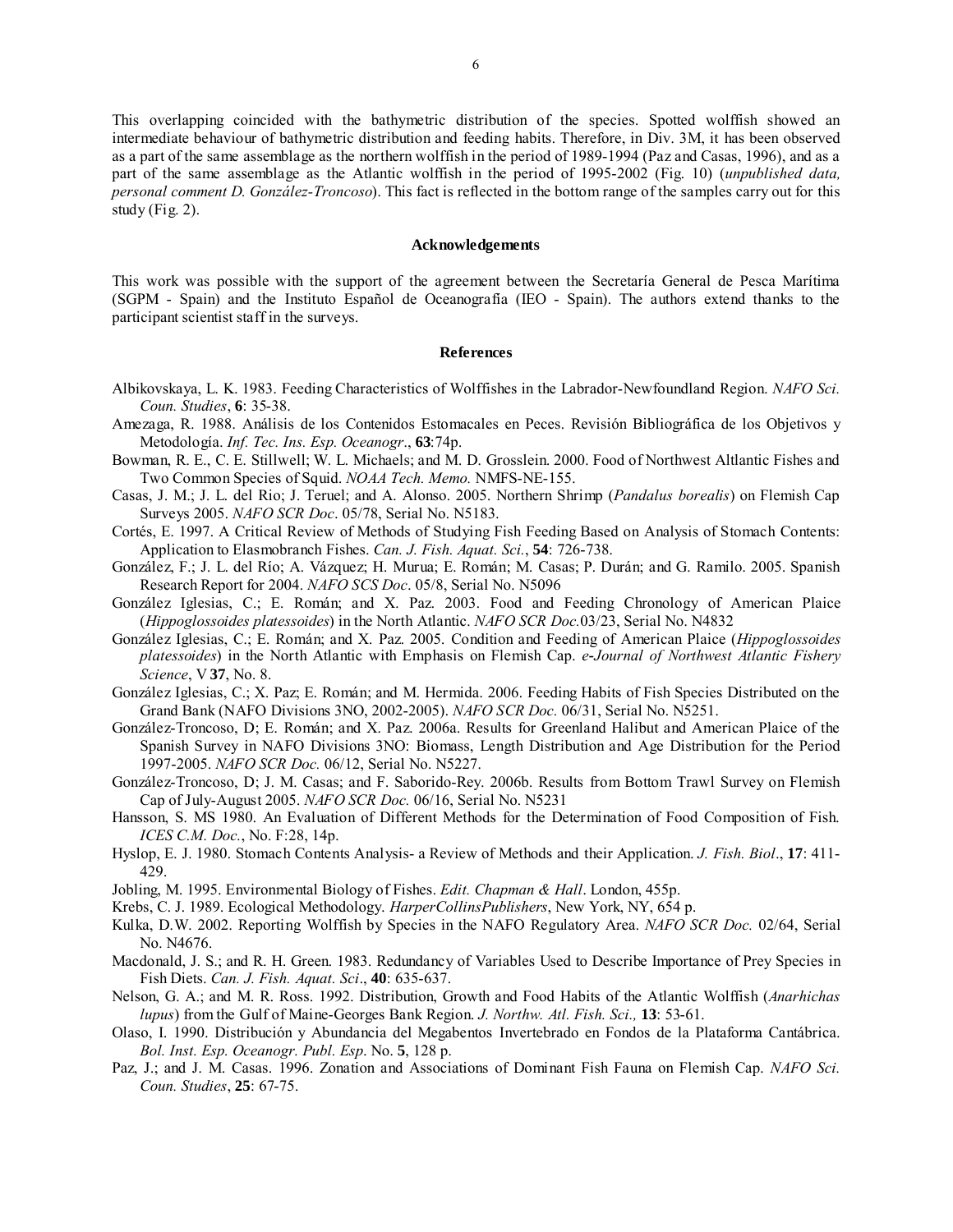- Paz, X.; C. González; and E. Román. 2006. Spanish Bottom Trawl Survey *"Fletán Ártico 2005"* in the Slope of Svalbard Area, ICES Division IIb. *ICES Arctic Fisheries Working Group*, 2006, Working Document No. x.
- Rodríguez-Marín, E.; A. Punzón; J. Paz; and I. Olaso. 1994. Feeding of Most Abundant Fish Species in Flemish Cap in Summer 1993. *NAFO SCR Doc*. 94/35, Serial No. N2403.
- Rodríguez-Marín, E. 1995. Feeding Relationships of Demersal Fish in Flemish Cap in Summer, 1993-1994. *NAFO SCR Doc*. 95/104, Serial No. N2627.
- Román, E.; C. González; E. Ceballos. 2004a. Food and Feeding of Most Abundant Fish Species in Flemish Cap. *NAFO SCR Doc.* 04/58, Serial No. N5018.
- Román, E.; C. González; and X. Paz. 2004b. Condition and Feeding of Greenland Halibut (*Reinhardtius hippoglossoides*) in Flemish Cap and Other Areas: 1992-2003. *NAFO SCR Doc.* 04/60, Serial No. N5021
- Simpson, M. R.; and D. W. Kulka. 2002. Status of Three Wolffish Species (*Anarhichas lupus*, *A. minor* and *A. denticulatus*) in Newfoundland Waters (NAFO, Divisions 2GHJ3KLNOP). *CSAS Res. Doc*. 2002/078.
- Simpson, M. R.; and D. W. Kulka. 2003. Formulation of and Incidental Harm Permit Strategy for Wolffish Species (*Anarhichadidae*). *CSAS Res. Doc*. 2003/047.
- Templeman, W. 1985. Stomach Contents of Atlantic Wolffish (*Anarhichas lupus*) from the Northwest Atlantic. *NAFO Sci. Coun. Studies.* **8**: 49-51.
- Torres, P.; E. Rodríguez-Marín; and I. Loureiro. 2000. Preliminary Results from Feeding Analysis for the Most Abundant Demersal Fishes in Flemish Cap during Summer (1993-2000). *NAFO SCR Doc*. 00/60, Serial No. 4302.
- Wallace, R. K., Jr. 1981. An Assessment of Diet-overlap Indexes. *Trans. Am. Fish. Soc.* **110**:72-76.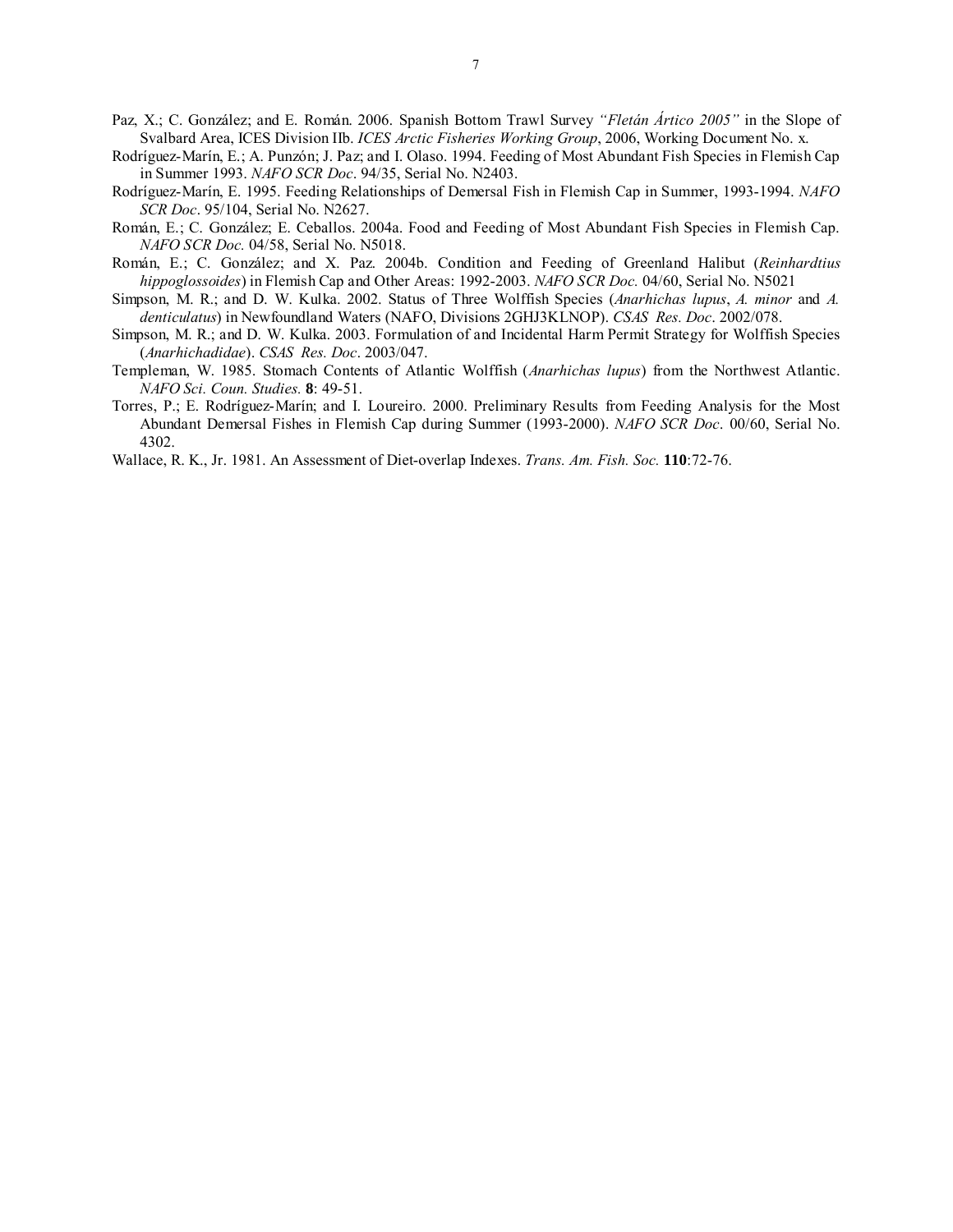| Specie                  | Year  | 3M         | 3LNO                    | IIb            | <b>Total</b> |
|-------------------------|-------|------------|-------------------------|----------------|--------------|
|                         |       | No. indvs. | No. indvs.              | No. indvs.     |              |
|                         | 1993  |            |                         |                |              |
|                         | 1994  | 15         |                         |                | 15           |
|                         | 1995  | 26         |                         |                | 26           |
|                         | 1996  | 59         |                         |                | 59           |
|                         | 1997  | 40         |                         |                | $40\,$       |
|                         | 1998  | 53         |                         |                | 53           |
| Anarhichas denticulatus | 1999  | 25         |                         |                | 25           |
|                         | 2000  | 48         |                         |                | 48           |
|                         | 2001  | 37         |                         |                | 37           |
|                         | 2002  | 91         | 14                      |                | 105          |
|                         | 2003  | 65         | 56                      |                | 121          |
|                         | 2004  | 112        | 63                      | 48             | 223          |
|                         | 2005  | 106        | 88                      | 70             | 264          |
|                         | Total | 677        | $^{221}$                | 118            | 1016         |
|                         | 1993  | 236        |                         |                | 236          |
|                         | 1994  | 90         |                         |                | 90           |
|                         | 1995  | 234        |                         |                | 234          |
|                         | 1996  | 266        |                         |                | 266          |
|                         | 1997  | 251        |                         |                | 251          |
| Anarhichas lupus        | 1998  | 312        |                         |                | 312          |
|                         | 1999  | 235        |                         |                | 235          |
|                         | 2000  | 229        |                         |                | 229          |
|                         | 2001  | 267        |                         |                | 267          |
|                         | 2002  | 307        | 189                     |                | 496          |
|                         | 2003  | 639        | 282                     |                | 921          |
|                         | 2004  | 347        | 184                     |                | 531          |
|                         | 2005  | 430        | 285                     |                | 715          |
|                         | Total | 3843       | 940                     |                | 4783         |
|                         | 1993  | 121        |                         |                | 121          |
|                         | 1994  | 99         |                         |                | 99           |
|                         | 1995  | 187        |                         |                | 187          |
|                         | 1996  | 189        |                         |                | 189          |
|                         | 1997  | 229        |                         |                | 229          |
|                         | 1998  | 204        |                         |                | 204          |
|                         | 1999  | 144        |                         |                | 144          |
| Anarhichas minor        | 2000  | 88         |                         |                | 88           |
|                         | 2001  | 80         |                         |                | 80           |
|                         | 2002  | 118        | $\overline{\mathbf{4}}$ |                | 122          |
|                         | 2003  | 149        | 13                      |                | 162          |
|                         | 2004  | 278        | 77                      | $\overline{c}$ | 357          |
|                         | 2005  | 172        | 36                      | 6              | 214          |
|                         | Total | 2058       | 130                     | 8              | 2 196        |
| <b>Total</b>            |       | 6578       | 1291                    | 126            | 7995         |

Table 1. No. individuals sampled of *Anarhichas denticulatus*, *A. lupus* and *A. minor* by Division and year (NAFO Div. 3M in 1993-2005, 3LNO in 2002-2005, and ICES Div. IIb in 2004-2005).

Table 2. No. individuals sampled and Feeding Intensity (*FI* %) of *Anarhichas denticulatus, A. lupus* and *A. minor* by Division and sex (NAFO Div. 3M in 1993-2005, 3LNO in 2002-2005 and ICES Div. IIb in 2004-2005).

| <b>Specie</b> | Div   | <b>Males</b> |          | <b>Females</b> |          | Indeterm. |      | <b>Total</b>       |          |
|---------------|-------|--------------|----------|----------------|----------|-----------|------|--------------------|----------|
|               |       | No. indv.    | $FI$ (%) | No. indv.      | $FI$ (%) | No. indv. |      | $FI$ (%) No. indv. | $FI$ (%) |
|               | 3M    | 373          | 46.9     | 297            | 35.0     |           | 100  | 677                | 52.9     |
| Anarhichas    | 3LNO  | 119          | 38.7     | 102            | 39.2     |           |      | 221                | 38.9     |
| denticulatus  | Пb    | 57           | 17.5     | 61             | 26.2     |           |      | 118                | 22.0     |
|               | Total | 549          | 49.5     | 460            | 41.7     |           | 55   | 1016               | 46.3     |
|               | 3M    | 1991         | 52.8     | 1772           | 58.2     | 80        | 0.0  | 3843               | 53.2     |
| Anarhichas    | 3LNO  | 485          | 54.2     | 440            | 55.2     | 15        | 73.3 | 940                | 55.0     |
| lupus         | Шb    |              |          |                |          |           |      |                    |          |
|               | Total | 2476         | 53.8     | 2212           | 53.0     | 95        | 57.9 | 4783               | 53.5     |
|               | 3M    | 999          | 55.3     | 1041           | 59.1     | 18        |      | 2058               | 62.9     |
| Anarhichas    | 3LNO  | 64           | 57.8     | 63             | 60.3     | 3         | 66.7 | 130                | 59.2     |
| minor         | Пb    | 3            | 33.3     | 5              | 20.0     |           |      | 8                  | 25.0     |
|               | Total | 1066         | 55.4     | 1109           | 54.6     | 21        | 66.7 | 2196               | 62.6     |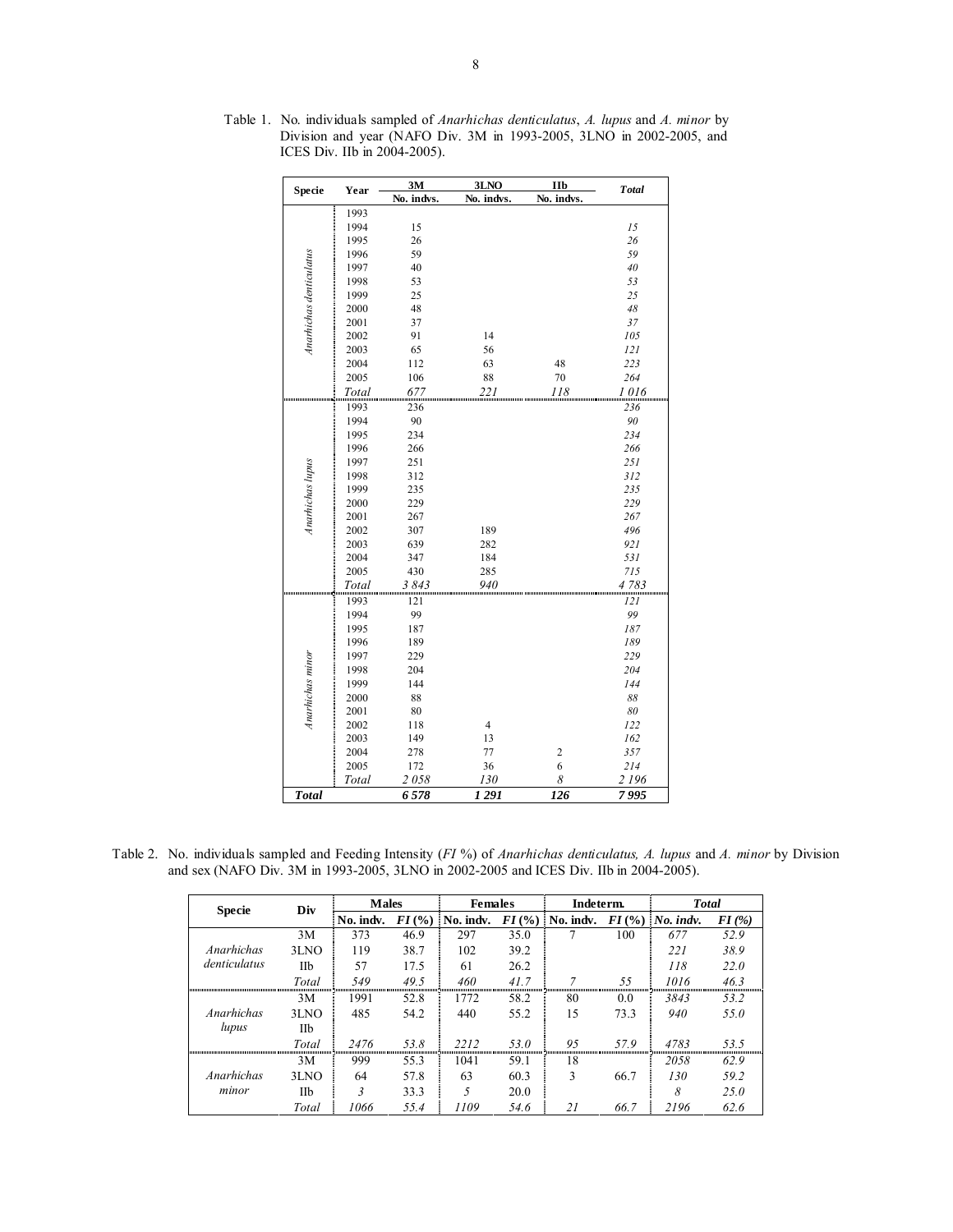| Prey group           | A. denticulatus                                        |               |                  |         | A. lupus      | A.minor     |               |               |      |
|----------------------|--------------------------------------------------------|---------------|------------------|---------|---------------|-------------|---------------|---------------|------|
|                      | Prey                                                   | 3M            | 3LNO             | IIb     | 3M            | 3LNO        | 3M            | 3LNO          | IIb  |
| <b>Other Groups</b>  | <b>Total</b>                                           | 71.6          | 58.8             | 2.1     | 4.5           | 17.9        | 20.1          | 0.1           |      |
|                      | Anthozoa                                               |               |                  | 1.9     |               |             |               | $\ast$        |      |
|                      | Ascidiae<br>Bryozoa                                    |               |                  |         | *             | s)          |               |               |      |
|                      | Chaetognatha                                           |               |                  |         |               |             |               |               |      |
|                      | Cnidaria                                               |               |                  |         |               |             |               |               |      |
|                      | Ctenophora                                             | 70.8          | 55.9             |         | 1.2           | 14.5        | 18.8          |               |      |
|                      | Placophora                                             |               |                  |         |               | *<br>$\ast$ |               |               |      |
|                      | Annelida<br>Aphroditidae                               |               |                  |         | 1.8           | 3.0         |               |               |      |
|                      | Porifera                                               |               |                  | ×       |               |             |               |               |      |
|                      | Priapulida                                             |               |                  |         |               |             |               |               |      |
|                      | Scyphozoa                                              |               | 2.9              |         |               | \$          |               |               |      |
|                      | Sipunculida                                            |               |                  |         |               |             |               |               |      |
| <b>Echinodermata</b> | Total                                                  | $\frac{1}{2}$ | 2.5              | 9.3     | 29.4          | 15.7        | 11.8          | 58.6          | 23.4 |
|                      | Asteroidea                                             | $\ast$        |                  | 1.6     | 5.6           |             | 4.6<br>$\ast$ | 12.5          |      |
|                      | Crinoidea<br>Echinoidea                                | s)            |                  |         | 1.4           | *           | $\ast$        |               |      |
|                      | Echinarachnius parma                                   |               |                  |         |               | 6.1         |               | 36.7          |      |
|                      | Holothurioidea                                         |               |                  |         | $\ast$        | $\ast$      |               |               |      |
|                      | Ophiuroidea                                            | \$            | $\boldsymbol{2}$ | 7.1     | 12.7          | 4.4         | 5.6           | 6.2           |      |
|                      | Unid. and Dig. Echinodermata                           | $\ast$        | $\ast$           | $\ast$  | 9.7           | 4.5         | 1.3           | 3.3           | 23.4 |
| <b>Mollusca</b>      | <b>Total</b>                                           | 1.1           | 0.3              | 5.2     | 8.9           | 45.6        | 1.2           | 0.6           |      |
|                      | Scaphopoda<br>Gastropoda (total)                       | 0.7           |                  | 5.2     | $\ast$<br>1.4 | 42.6        | $\ast$<br>0.3 | $0.6\,$       |      |
|                      | Buccinum sp                                            |               |                  |         |               | 18.7        |               |               |      |
|                      | Nudibranchia                                           |               |                  |         |               |             |               |               |      |
|                      | Opisthobranchia                                        | *             |                  |         | *             | *           |               |               |      |
|                      | Unid. and dig. Gastrop.                                | $\ast$        |                  | 5.2     | 1.4           | 23.8        | $\ast$        | $\ast$        |      |
|                      | Bivalvia (total)<br>Unid. Bivalvia                     | 0.0<br>$\ast$ |                  |         | 7.1<br>7.0    | 3.1<br>2.6  | 0.2<br>$\ast$ | 0.0           |      |
|                      | Pectinidae                                             |               |                  |         | $\ast$        | *           | $\frac{1}{2}$ | ×.            |      |
|                      | Cephalopoda (total)                                    | 0.4           | 0.3              |         | 0.3           |             | 0.7           |               |      |
|                      | Illex coindetii                                        |               |                  |         | $\ast$        |             | $\ast$        |               |      |
|                      | Illex illecebrosus                                     |               |                  |         |               |             |               |               |      |
|                      | Unid. Oegopsida                                        |               |                  |         |               |             |               |               |      |
|                      | Octopoda<br>Histioteuth is sp                          |               |                  |         |               |             |               |               |      |
|                      | Bathypolipus arcticus                                  |               |                  |         |               |             |               |               |      |
|                      | Unid. Cephalop. Decap.                                 |               |                  |         |               |             |               |               |      |
|                      | Unid. and dig. Cephalop.                               | ₩             |                  |         |               |             |               |               |      |
|                      | Unid. and dig. Mollusca                                |               |                  |         |               |             |               |               |      |
| Crustacea            | <b>Total</b>                                           | 5.3           | 5.8              | 2.2     | 25.9          | 15.8        | 14.8          | 13.6          | 66.5 |
|                      | Copepoda<br>Euphausiacea                               | ÷             | *                |         | $\ast$        |             | ś             | ×             |      |
|                      | Mysidacea                                              |               |                  |         | $\ast$        | 净           |               |               |      |
|                      | Isopoda                                                |               |                  |         | $\ast$        | ×           | *             |               |      |
|                      | Amphipoda (total)                                      | 2.3           | 4.3              | $0.1\,$ | 3.5           | 0.4         | 0.7           | 0.0           |      |
|                      | Gammaridea                                             | $\ast$        | *                |         | $\ast$        | *           |               |               |      |
|                      | Caprellidae<br>Hyperiidea                              | 2.3           | 4.2              |         | 3.4           |             |               | *             |      |
|                      | Unid. and dig. Amphip.                                 |               |                  |         | $\ast$        | *           | ÷             |               |      |
|                      | Decapoda Natantia (total)                              | 2.8           | 1.1              | $0.8$   | 19.0          | 1.5         | 11.2          | 1.0           | 66.5 |
|                      | Crangonidae                                            |               |                  |         |               |             | ÷             |               |      |
|                      | Caridea                                                |               |                  |         |               |             | \$            |               |      |
|                      | Metacrangon jacqueti<br>Acanthephyra purpurea          |               |                  |         |               |             |               |               |      |
|                      | Lebbeus polaris                                        | *             |                  |         |               | *           |               |               |      |
|                      | Pandalus borealis                                      | 2.7           |                  |         | 18.2          | 1.4         | 11.0          | $1.0\,$       | 66.5 |
|                      | Pandalus montagui                                      |               |                  |         |               | *           |               |               |      |
|                      | Pontophilus norvegicus                                 |               |                  |         |               |             |               |               |      |
|                      | Sabinea sarsi                                          |               |                  |         |               | *           |               |               |      |
|                      | Sergestes arcticus<br>Sergia robusta                   |               |                  |         |               |             |               |               |      |
|                      | Spirontocaris lilljeborgi                              |               |                  |         |               |             |               |               |      |
|                      | Unid. and dig. Natantia                                |               | $\ast$           |         | $\ast$        |             | \$            |               |      |
|                      | Decapoda Brach. (total)                                |               | 0.1              | 0.2     | 2.1           | 5.9         | 2.8           | 12.4          |      |
|                      | Chionocetes opilio                                     |               | *                |         | 2.0           | 4.1         | 2.3           | 10.3          |      |
|                      | Lithodes maja<br>Hyas sp                               |               |                  |         | $\ast$        | 1.7         | $\ast$        | 2.1           |      |
|                      | Unid. and dig. Brachyura                               |               |                  | 净       | $\ast$        | $\ast$      | \$            |               |      |
|                      | Dec. Anomura (Total)                                   | $0.0\,$       |                  | $0.8$   | 0.7           | 8.0         | 0.1           |               |      |
|                      | Paguridae                                              |               |                  |         | $\ast$        | 8.0         | $\ast$        |               |      |
|                      | Galatheidae                                            |               |                  |         |               | $\ast$      | \$            |               |      |
|                      | Unid. and dig. Dec. Crust.<br>Unid. and dig. Crustacea | $\ast$        | $\ast$           |         | $\ast$        | *           | $\ast$        | $\frac{1}{2}$ |      |
| Pantopoda            | Pycnogonida                                            |               |                  |         | $\ast$        |             | $\ast$        |               |      |
|                      |                                                        |               |                  |         |               |             |               |               |      |

Table 3. Prey (% weight) in the stomach contents of the *A. denticulatus*, *A. lupus* and *A.minor* in NAFO Div. 3M (summer 1993-2005), 3LNO (spring-summer 2002-05) and ICES Div. IIb (autumn 2004-05). (\* in values <1%).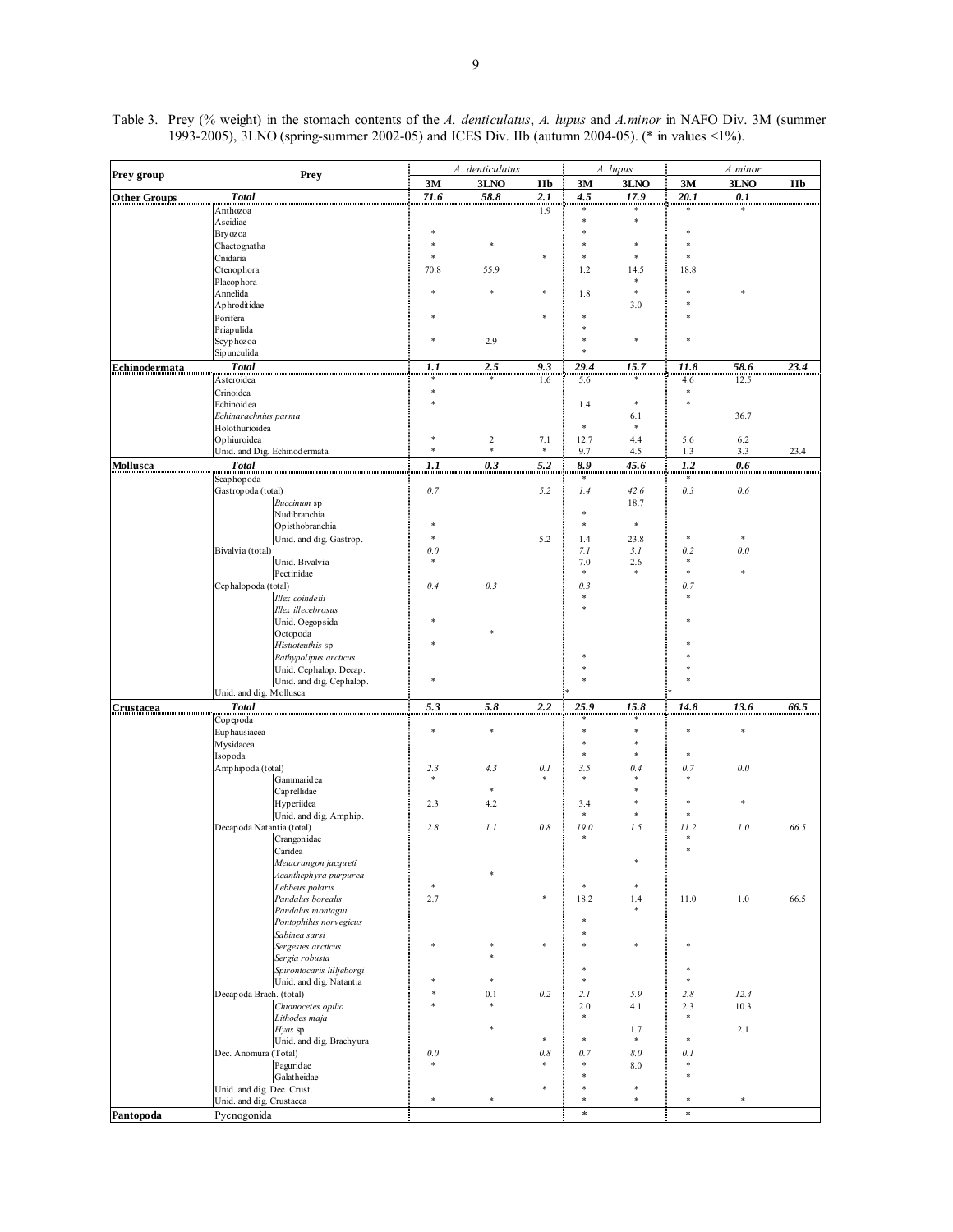| Table 3 (cont.). Prey (% weight) in the stomach contents of the A. denticulatus, A. lupus and A.minor in NAFO Div. 3M |              |                                                                                                   |  |  |  |  |  |
|-----------------------------------------------------------------------------------------------------------------------|--------------|---------------------------------------------------------------------------------------------------|--|--|--|--|--|
|                                                                                                                       |              | (summer 1993-2005), 3LNO (spring-summer 2002-05) and ICES Div. IIb (autumn 2004-05). (* in values |  |  |  |  |  |
|                                                                                                                       | $\leq$ 1\%). |                                                                                                   |  |  |  |  |  |

|                                                 |                                        |         | A. denticulatus |        |        | A. lupus |         | A.minor |                           |
|-------------------------------------------------|----------------------------------------|---------|-----------------|--------|--------|----------|---------|---------|---------------------------|
| Prey group                                      | <b>Prey</b>                            | 3M      | 3LNO            | IIb    | 3M     | $3LNO$   | 3M      | 3LNO    | IIb                       |
| <b>Pisces</b>                                   | <b>Total</b>                           | 20.2    | 30.9            | 81.0   | 28.1   | 4.0      | 50.2    | 26.9    |                           |
|                                                 | Amblyraja radiata                      |         |                 |        | ∗      |          |         |         |                           |
|                                                 | Ammodytes dubius                       |         |                 |        | $\ast$ | ×        | $\ast$  | ź,      |                           |
|                                                 | Anarhichas denticulatus                |         |                 |        |        |          | 2.1     |         |                           |
|                                                 | Anarhichas lupus                       |         |                 |        | 1.6    |          | 1.3     |         |                           |
|                                                 | Anarhichas minor                       |         |                 |        |        |          | 1.3     |         |                           |
|                                                 | Anarhichas sp                          |         |                 |        |        |          | 1.1     |         |                           |
|                                                 | <b>Batilagus</b> euriops               |         |                 |        |        |          | $\ast$  |         |                           |
|                                                 | Benthosema glaciale                    |         |                 |        |        |          |         |         |                           |
|                                                 | Ceratoidea                             |         |                 |        |        |          |         |         |                           |
|                                                 | Chauliodus sloani                      |         |                 |        |        |          | 2.8     |         |                           |
|                                                 | Chiasmodon niger                       |         |                 |        |        |          | $\ast$  |         |                           |
|                                                 | Cottunculus microps                    |         |                 |        |        |          |         |         |                           |
|                                                 | Gadidae                                |         |                 |        |        |          |         |         |                           |
|                                                 | Gadus morhua                           |         |                 |        | 4.6    |          | 3.9     |         |                           |
|                                                 | Gaidropsarus ensis                     |         |                 |        |        |          |         | 4.4     |                           |
|                                                 | Hippoglossoides platessoides           |         |                 |        |        |          | *       |         |                           |
|                                                 |                                        |         |                 |        |        |          |         |         |                           |
|                                                 | Lampadena speculigera<br>Larva of fish |         |                 |        |        |          |         |         |                           |
|                                                 |                                        |         |                 |        |        |          |         |         |                           |
|                                                 | Leptagonus decagonus                   |         |                 |        |        |          |         |         |                           |
|                                                 | Liparidae                              |         |                 |        |        |          |         |         |                           |
|                                                 | Liparis sp                             |         |                 |        |        |          |         |         |                           |
|                                                 | Lumpenus lumpretaeformis               |         |                 |        |        |          |         |         |                           |
|                                                 | Lycodes reticulatus                    |         |                 |        |        |          |         |         |                           |
|                                                 | Lycodes sp                             |         |                 |        |        |          |         | 2.2     |                           |
|                                                 | Lycodes valhii                         |         |                 |        |        |          |         |         |                           |
|                                                 | Macrourus berglax                      | 8.9     | 11.6            |        |        |          | 1.8     |         |                           |
|                                                 | Magnisudis atlantica                   |         |                 |        |        |          |         |         |                           |
|                                                 | Mallotus villosus                      |         |                 |        |        | 1.2      |         |         |                           |
|                                                 | Myctophidae                            |         | *               |        |        |          |         |         |                           |
|                                                 | Nemichthys scolopaceus                 |         |                 |        |        |          |         |         |                           |
|                                                 | Nezumia bairdi                         |         | 1.1             |        | 1.0    |          |         |         |                           |
|                                                 | Notolepis risso                        |         |                 |        |        |          |         |         |                           |
|                                                 | Paralepididae                          |         |                 |        |        |          |         |         |                           |
|                                                 | Phycis chesteri                        |         |                 |        |        |          |         |         |                           |
|                                                 | Protomictophum arcticum                |         |                 |        |        |          |         |         |                           |
|                                                 | Pseudoscopelus scriptus                |         |                 |        |        |          |         |         |                           |
|                                                 | Reinhardtius hippoglossoides           |         | *               | 54.3   |        |          |         |         |                           |
|                                                 | Rajidae                                |         |                 |        |        |          |         |         |                           |
|                                                 | Scomberesox saurius                    |         |                 |        |        |          |         |         |                           |
|                                                 | Sebastes sp                            | 7.3     | 16.7            | 15.7   | 13.3   | 0.2      | 26.2    | 15.2    |                           |
|                                                 | Serrivomer beani                       |         |                 |        |        |          | 2.9     |         |                           |
|                                                 | Stomias boa                            |         |                 |        |        | *        |         |         |                           |
|                                                 | Triglops murrayi                       |         |                 |        |        |          | *       |         |                           |
|                                                 | Unidentif. Macruridae                  |         |                 |        |        |          | 1.1     |         |                           |
|                                                 | Urophycis sp                           |         |                 |        |        |          |         |         |                           |
|                                                 | Urophycis tenuis                       |         |                 |        |        |          |         | 4.4     |                           |
|                                                 | Unid. and dig. fish                    | $\ast$  | $\ast$          | 11.0   | 2.5    | $\ast$   | $3.2\,$ | $\ast$  |                           |
| Other prey                                      | <b>Total</b>                           | $0.8\,$ | 1.7             | 0.2    | 3.1    | 1.0      | 1.9     | 0.1     | 10.0                      |
|                                                 | Chlorophyceae                          |         |                 |        | $\ast$ |          |         |         | $10.0\,$                  |
|                                                 | Rhodophyceae                           |         |                 |        | $\ast$ |          |         |         |                           |
|                                                 | Offal                                  |         | $1.0\,$         |        | 2.0    |          | *       |         |                           |
|                                                 | Eggs                                   | *       | *               |        | *      | $\ast$   | $\ast$  | $\ast$  |                           |
|                                                 | Unidentified                           | *       | *               | $\ast$ | *      | $\ast$   | $1.0\,$ |         |                           |
|                                                 |                                        |         |                 |        |        |          |         |         |                           |
| Number of prey<br>Number of individuals sampled |                                        | 47      | 29              | 18     | 83     | 50       | $80\,$  | 22      | $\mathfrak{Z}$<br>$\,8\,$ |
|                                                 |                                        | 677     | 221             | 118    | 3843   | 940      | 2058    | 130     |                           |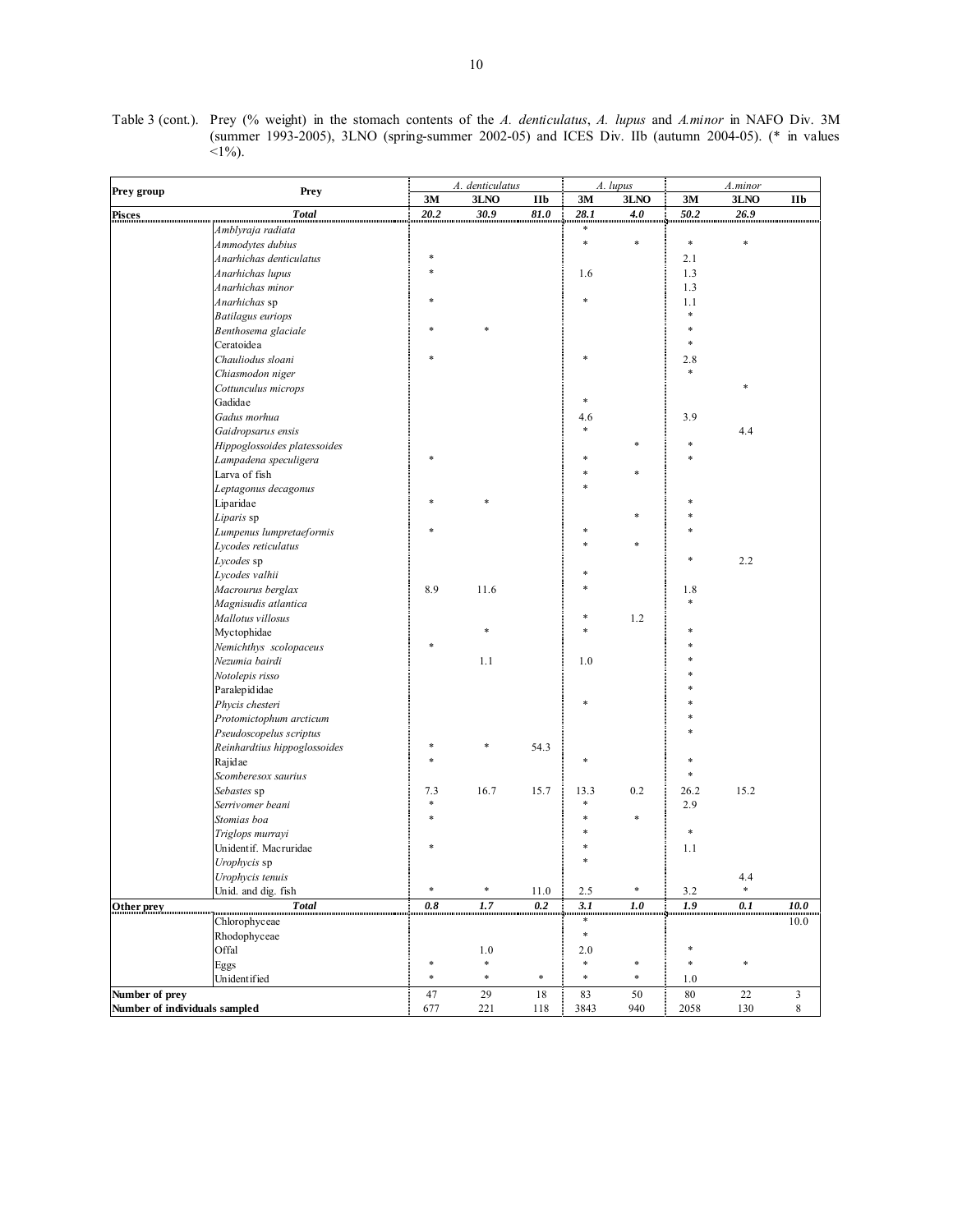|                 |      | <b>Division</b>   |      |                   |          |  |  |  |  |  |  |
|-----------------|------|-------------------|------|-------------------|----------|--|--|--|--|--|--|
|                 |      | 3M                |      | 3LNO              | Пb       |  |  |  |  |  |  |
|                 |      | A. lupus A. minor |      | A. lupus A. minor | A. minor |  |  |  |  |  |  |
| A. denticulatus | 0.08 | 0.49              | 0.34 | 0.10              | 0.01     |  |  |  |  |  |  |
| A. lupus        |      | 0.67              |      | 0 21              |          |  |  |  |  |  |  |

Table 4. Interspecific niche overlap among the wolffish species in each Division (Div. 3M 1993-2005; 3LNO 2002-05; and Div. IIb 2004-05).

Table 5. Interspecific niche overlap among the wolffish species by depth range in Div. 3M (1993-2005).

| Division 3M     |           |       |               |       |               |       |               |       |  |  |  |
|-----------------|-----------|-------|---------------|-------|---------------|-------|---------------|-------|--|--|--|
|                 | $0-199$ m |       | $200 - 399$ m |       | $400 - 599$ m |       | $600 - 799$ m |       |  |  |  |
|                 | А.        | А.    | А.            | А.    | А.            | А.    | А.            | А.    |  |  |  |
|                 | lupus     | minor | lupus         | minor | lupus         | minor | lupus         | minor |  |  |  |
| A. denticulatus | 0.12      | 0.42  | 0.09          | 0.59  | 0.08          | 0.25  | 0.00          | 0.01  |  |  |  |
| A. lupus        |           | 0.44  |               | 0.58  |               | 0.76  |               | 0.00  |  |  |  |

Table 6. Interspecific niche overlap among the wolffish species by three year period in Div. 3M (1993-2005).

| Division 3M     |           |       |       |           |       |           |           |       |  |  |  |  |  |
|-----------------|-----------|-------|-------|-----------|-------|-----------|-----------|-------|--|--|--|--|--|
|                 | 1993-1995 |       |       | 1996-1998 |       | 1999-2001 | 2002-2005 |       |  |  |  |  |  |
|                 | А.        | А.    | А.    | л.        | А.    | А.        | А.        | А.    |  |  |  |  |  |
|                 | lupus     | minor | lupus | minor     | lupus | minor     | lupus     | minor |  |  |  |  |  |
| A. denticulatus | 0.00      | 0.12  | 0.01  | 0.72      | 0.03  | 0.60      | 0.34      | 0.40  |  |  |  |  |  |
| A. lupus        |           | 0.89  |       | 0.22      |       | 0.34      |           | 0.75  |  |  |  |  |  |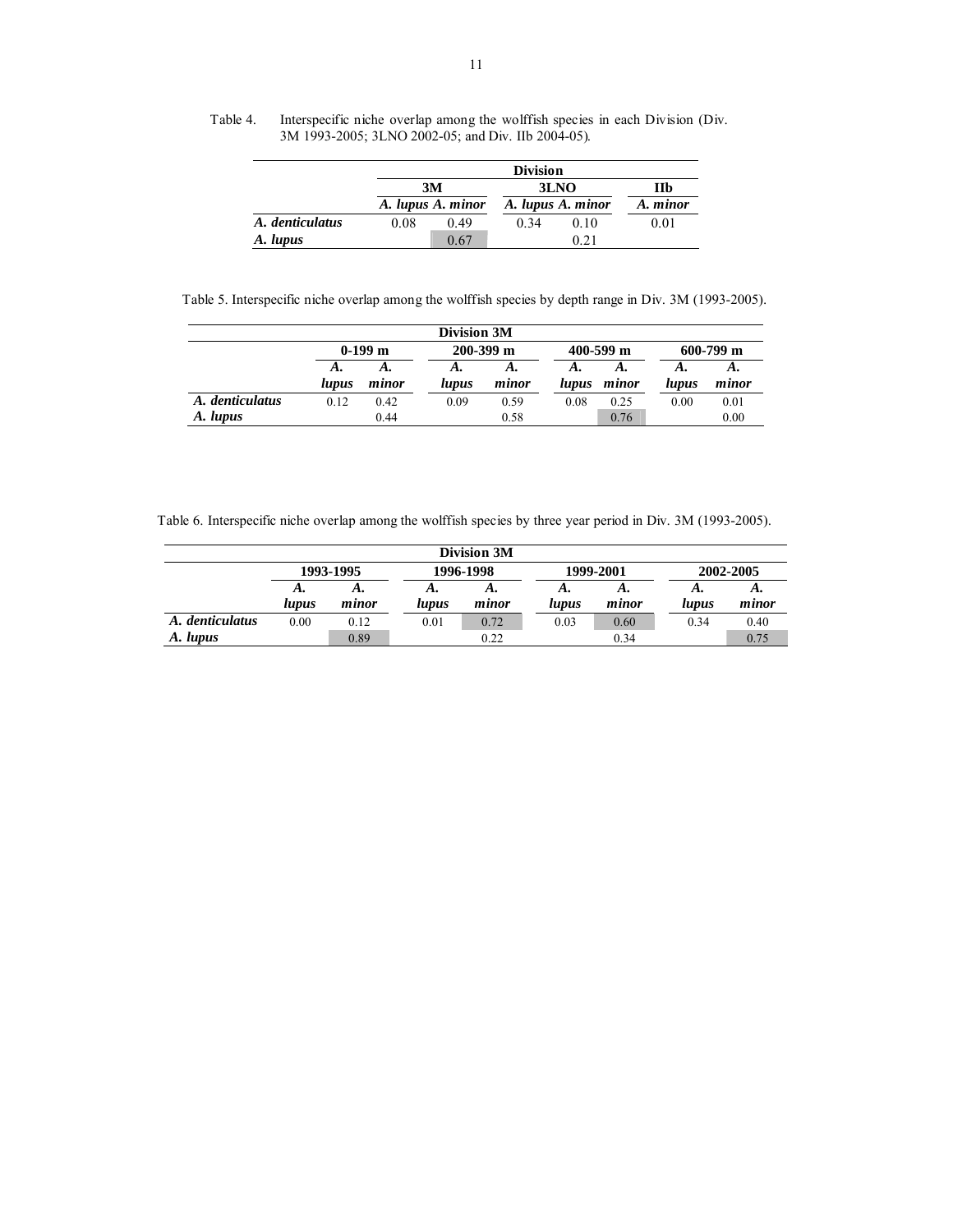

Fig. 1. NAFO and ICES Areas where the bottom trawl research surveys were carried out.



Fig. 2. Depth (m) of wolffish species samplings according by Division showing the median, percentiles, extreme values and outliers (NAFO Div. 3M in 1993-2005; 3LNO in 2002-2005; and ICES Div. IIb in 2004-2005, with depth range of survey 500-1 450 m).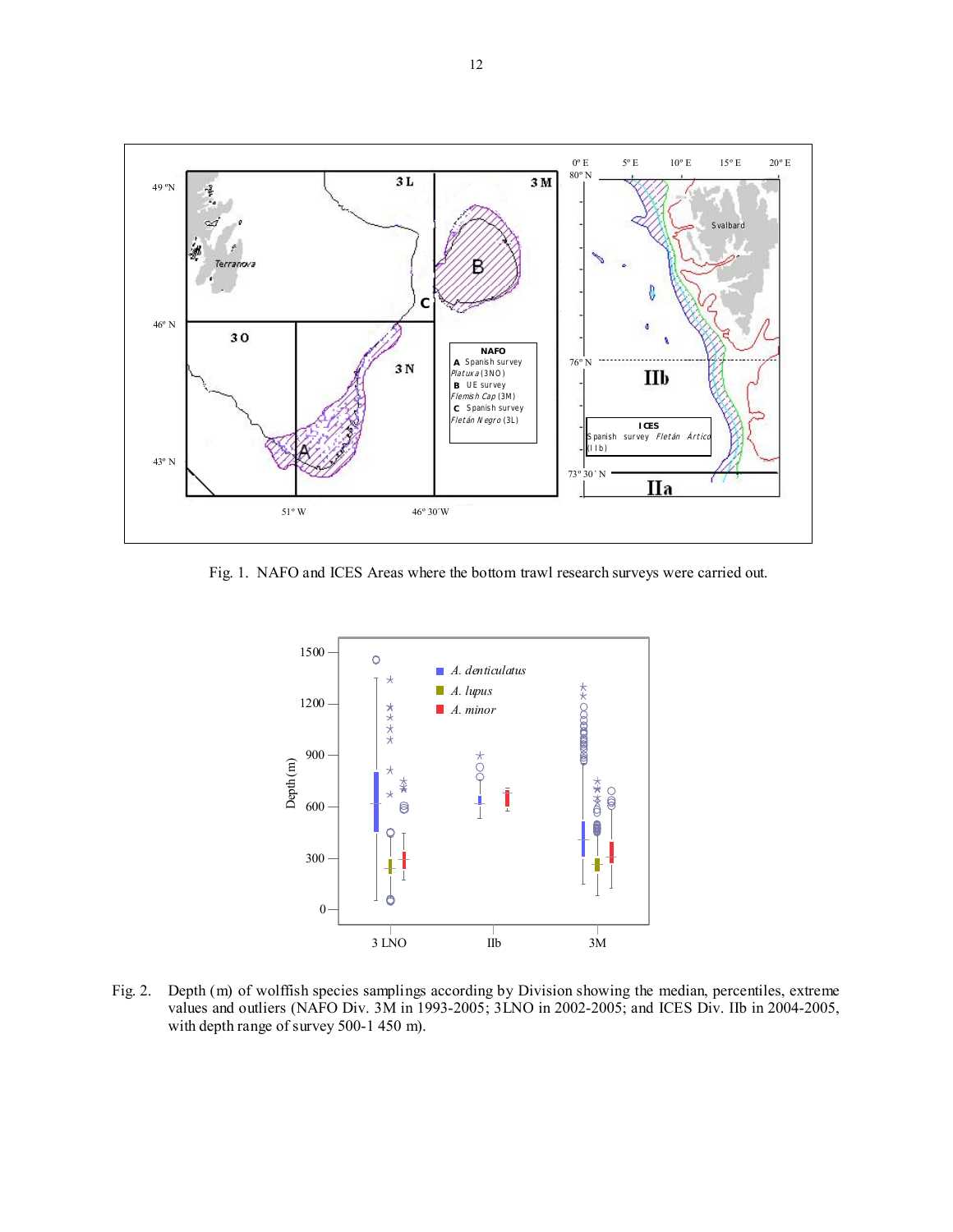

 Fig. 3. Feeding Intensity (FI%) of *A. denticulatus*, *A. lupus* and *A. minor* by size range in each Division (NAFO Div. 3M in 1993-2005, 3LNO in 2002-2005, and ICES Div. IIb in 2004-2005).



Fig. 4. Weight (%) of main prey of wolffish species by size range (cm) in NAFO, Div. 3M (1993-2005).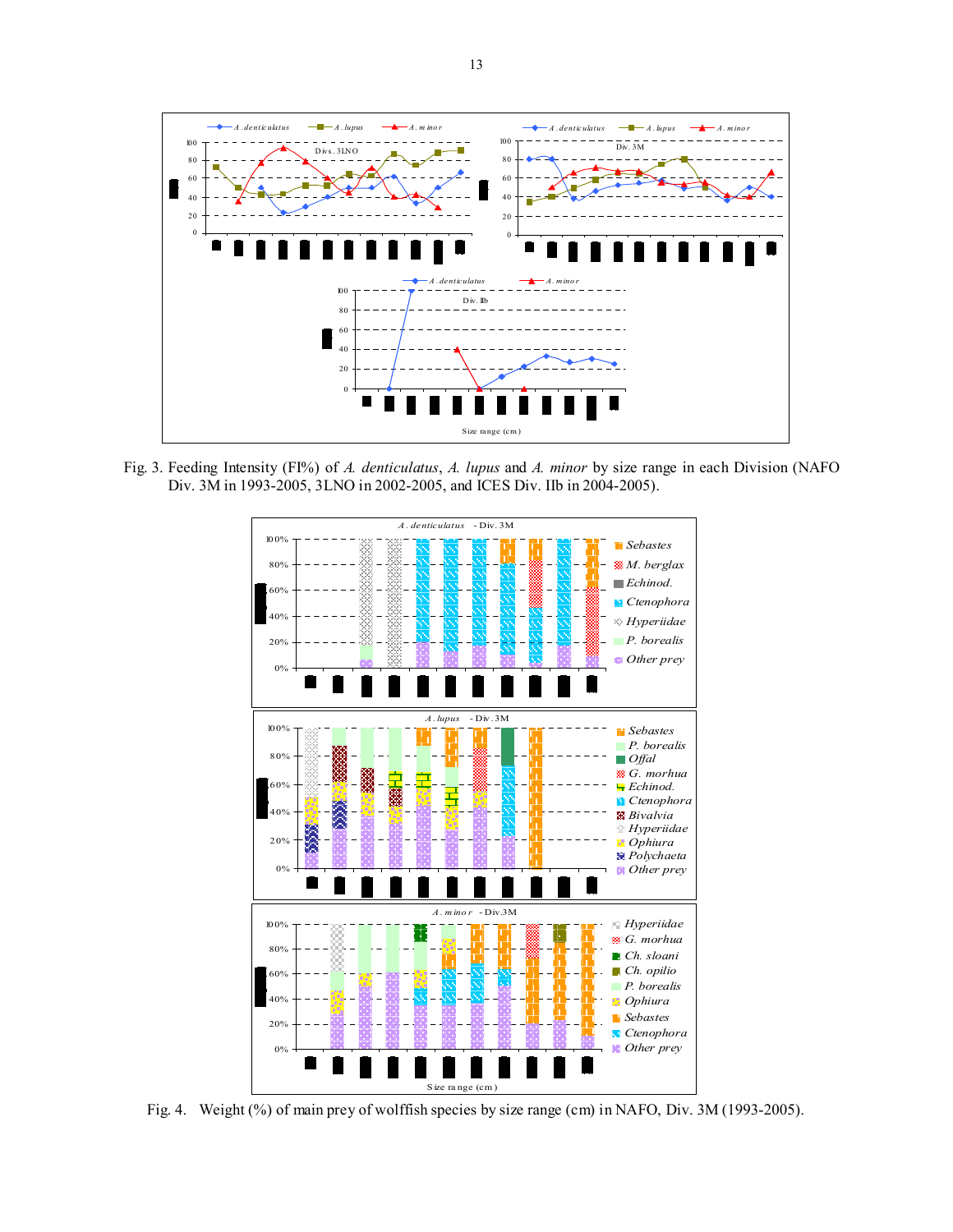

Fig. 5. Weight (%) of the prey groups of wolffish species by year in NAFO, Div. 3M (1993-2005).



Fig. 6. Weight (%) of main prey of wolffish species in NAFO, Div. 3LNO (2002-2005).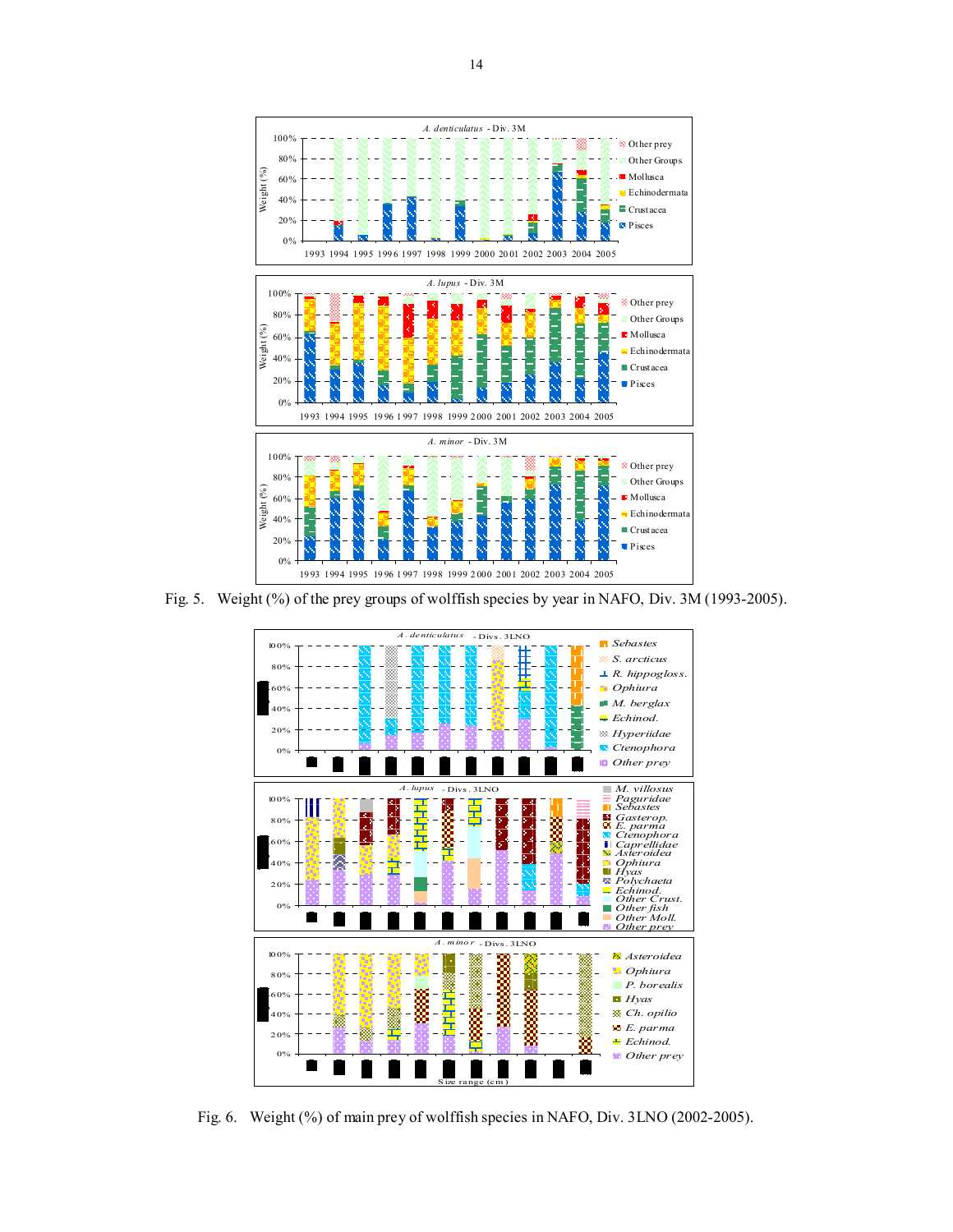

Fig. 7. Weight (%) of the prey groups of wolffish species by year in NAFO, Div. 3LNO (2002-2005).



Fig. 8. Weight (%) of main prey by size range (cm) and weight (%) of prey group by year of *A. denticulatus* in ICES, Div. IIb (2004-2005).